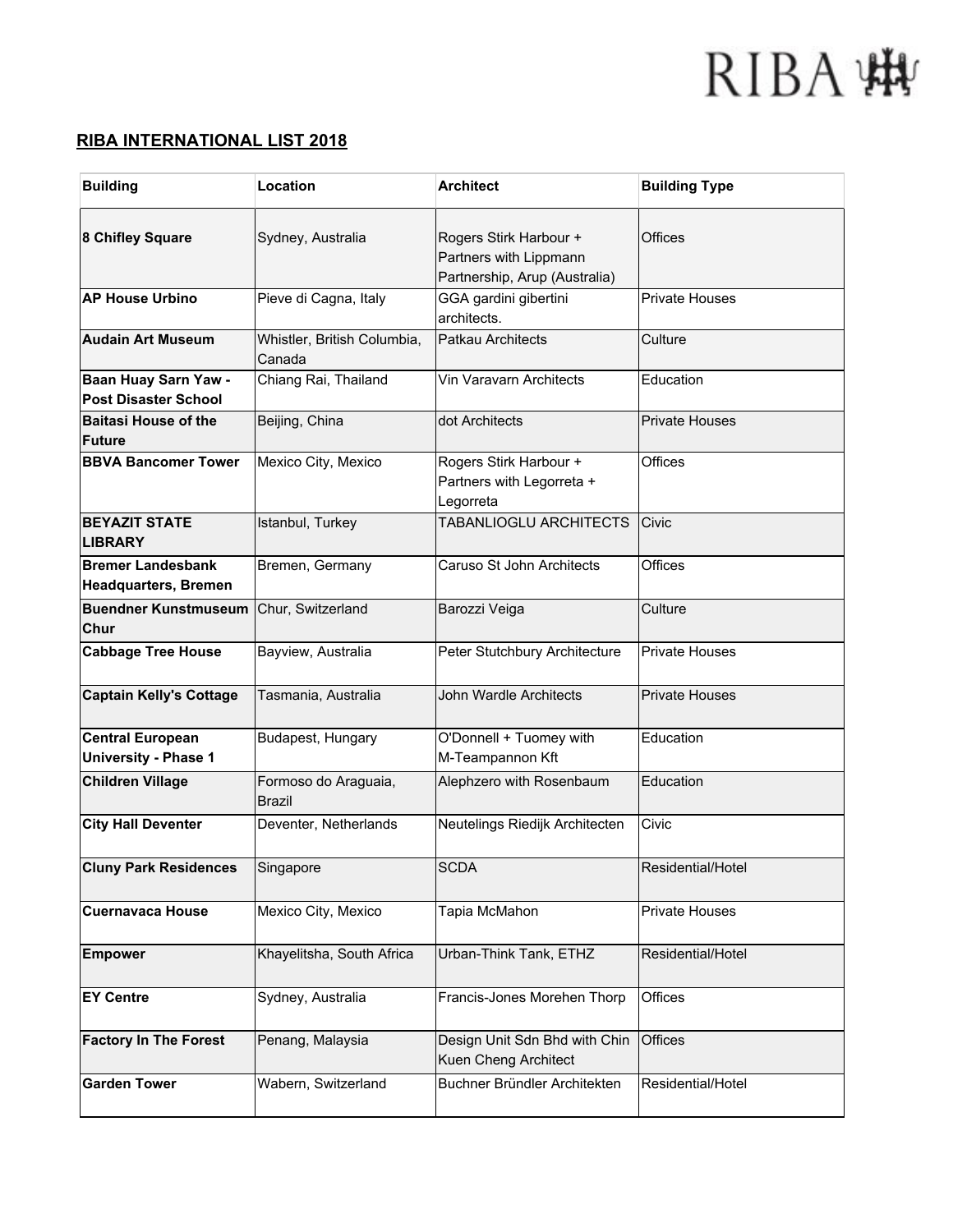| <b>GS1 Portugal</b>                                                                          | Lisbon, Portugal                            | <b>PROMONTORIO</b>                                                                                                                                                                                                                 | <b>Offices</b>         |
|----------------------------------------------------------------------------------------------|---------------------------------------------|------------------------------------------------------------------------------------------------------------------------------------------------------------------------------------------------------------------------------------|------------------------|
| Joolz                                                                                        | Amsterdam, Netherlands                      | Space Encounters Office for<br>Architecture                                                                                                                                                                                        | Offices                |
| Kannikegaarden                                                                               | Ribe, Denmark                               | Lundgaard & Tranberg<br>Arkitekter A/S                                                                                                                                                                                             | Education              |
| Kericho Cathedral                                                                            | Kericho, Kenya                              | John McAslan + Partners, with<br><b>Triad Architects</b>                                                                                                                                                                           | Sacred                 |
| <b>King Fahad National</b><br>Library                                                        | Riyadh, Saudi Arabia                        | Gerber Architekten                                                                                                                                                                                                                 | Civic                  |
| Kunstmuseum Basel                                                                            | Basel, Switzerland                          | Christ & Gantenbein                                                                                                                                                                                                                | Culture                |
| <b>Lanka Learning Center</b>                                                                 | Eastern Province, Sri Lanka feat.collective |                                                                                                                                                                                                                                    | Education              |
| M4 Metro Line Budapest                                                                       | Budapest, Hungary                           | Palatium Studio Ltd., with<br>Budapesti Építőművészeti<br>Műhely Ltd., Gelesz és<br>Lenzsér Építészeti Ltd., Puhl<br>és Dajka Építész Iroda Ltd.,<br>sporaarchitects Ltd., VPI<br>Építész Studio Ltd., Palatium<br>M4 Projekt Ltd. | Sport / Infrastructure |
| <b>MAAT</b>                                                                                  | Lisbon, Portugal                            | AL_A                                                                                                                                                                                                                               | Culture                |
| <b>Maersk Tower, extension</b><br>of the Panum complex at<br>the University of<br>Copenhagen | Copenhagen, Denmark                         | C.F. Møller Architects                                                                                                                                                                                                             | Education              |
| <b>Mount Herzl Memorial</b><br><b>Hall</b>                                                   | Jerusalem, Israel                           | Kimmel Eshkolot Architects In<br>collaboration with Kalush<br><b>Chechick architects</b>                                                                                                                                           | Culture                |
| <b>Msheireb Museums</b>                                                                      | Doha, Qatar                                 | John McAslan + Partners                                                                                                                                                                                                            | Culture                |
| <b>Mulan Weichang Visitor</b><br><b>Centre</b>                                               | Weichang, China                             | <b>HDD</b>                                                                                                                                                                                                                         | Civic                  |
| <b>Musee d'arts de Nantes</b>                                                                | Nantes, France                              | <b>Stanton Williams</b>                                                                                                                                                                                                            | Culture                |
| <b>Museum Voorlinden</b>                                                                     | Wassenaar, The<br>Netherlands               | Kraaijvanger Architects                                                                                                                                                                                                            | Culture                |
| <b>National Design Centre</b>                                                                | Singapore                                   | <b>SCDA</b>                                                                                                                                                                                                                        | Culture                |
| <b>Oasia Hotel Downtown</b>                                                                  | Singapore                                   | WOHA Architects Pte. Ltd.                                                                                                                                                                                                          | Residential/Hotel      |
| Post-earthquake<br>reconstruction<br>demonstration project of<br><b>Guangming Village</b>    | Zhaotong City, China                        | One University One Village<br>Programme, The Chinese<br>University of Hong Kong                                                                                                                                                    | Residential/Hotel      |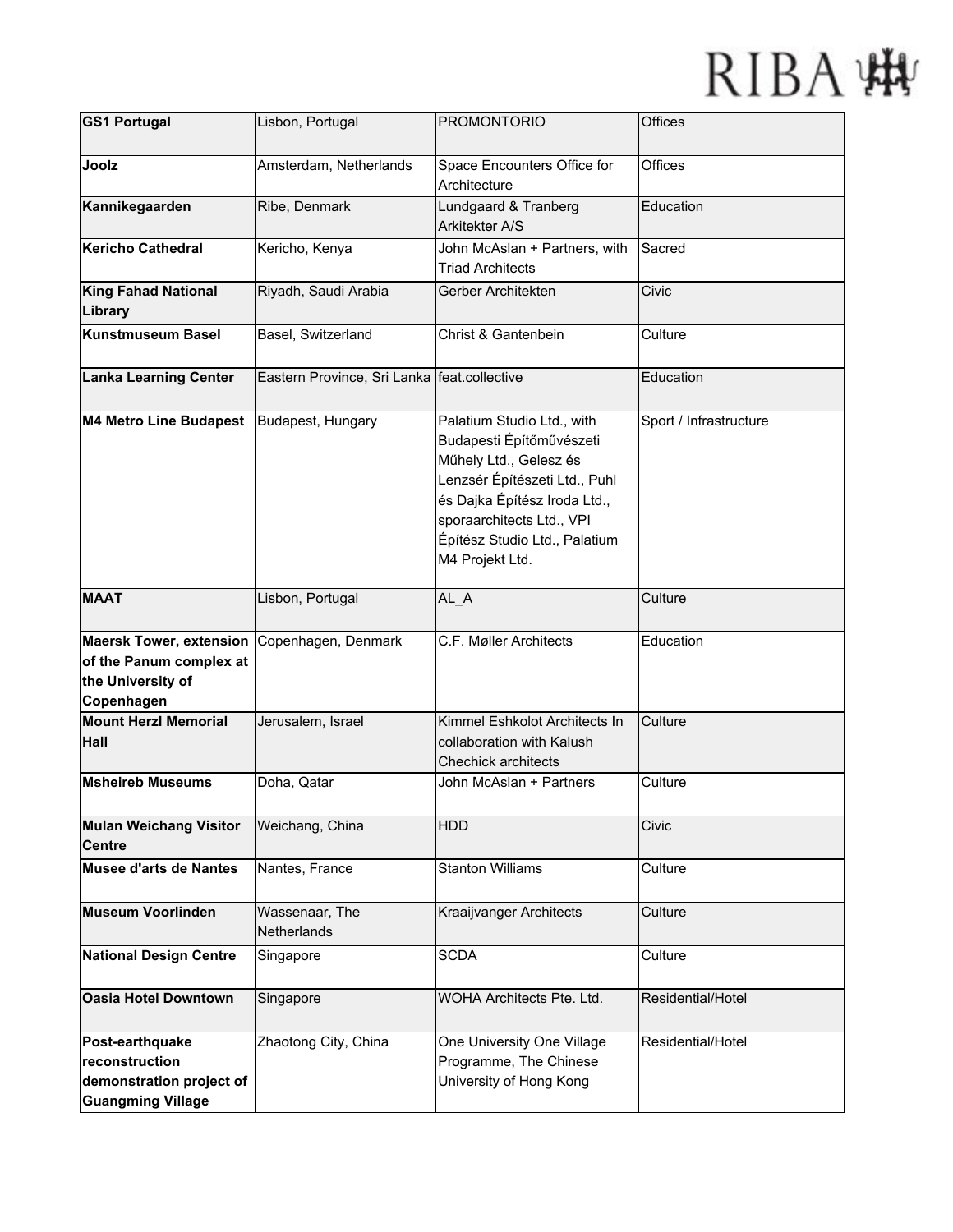| Queen Elisabeth Hall            | Antwerp, Belgium            | SimpsonHaugh, with Bureau           | Culture                |
|---------------------------------|-----------------------------|-------------------------------------|------------------------|
|                                 |                             | <b>Bouwtechniek</b>                 |                        |
| <b>ROGIC - ROKI Global</b>      | Hamamatsu, Shizuoka,        | <b>Tetsuo Kobori Architects</b>     | Offices                |
| <b>Innovation Centre-</b>       | Japan                       |                                     |                        |
| <b>Salerno Maritime</b>         | Salerno, Italy              | Zaha Hadid Architects with          | Sport / Infrastructure |
| <b>Terminal</b>                 |                             | Local Executive Architect:          |                        |
|                                 |                             | Interplan Seconda                   |                        |
| <b>Sancaklar Mosque</b>         | Istanbul, Turkey            | <b>EAA-Emre Arolat Architecture</b> | Sacred                 |
|                                 |                             |                                     |                        |
| <b>Sayama Forest Chapel</b>     | Tokorozawa, Saitama,        | Hiroshi Nakamura & NAP              | Sacred                 |
|                                 | Japan                       |                                     |                        |
| <b>Social Housing in Bairro</b> | Lisbon, Portugal            | Orange - Arquitectura e Gestão      | Residential/Hotel      |
| Padre Cruz, Lisbon              |                             | de Projecto, Lda with bruno         |                        |
|                                 |                             | silvestre Architecture, D Sul       |                        |
| <b>Stavros Niarchos</b>         | Athens, Greece              | Renzo Piano Building                | Culture                |
| <b>Foundation Cultural</b>      |                             | Worskhop with BETAPLAN              |                        |
| <b>Center</b>                   |                             |                                     |                        |
| <b>Structures of Landscape</b>  | Fishtail, Montana, United   | <b>ENSAMBLE STUDIO</b>              | Miscellaneous          |
|                                 | <b>States of America</b>    |                                     |                        |
|                                 |                             |                                     |                        |
| <b>Studio Dwelling at</b>       | Colombo, Sri Lanka          | Palinda Kannangara Architects       | <b>Private Houses</b>  |
| Rajagiriya                      |                             |                                     |                        |
| <b>Suzhou Chapel</b>            | Suzhou, China               | Neri&Hu Design and Research         | Sacred                 |
|                                 |                             | Office                              |                        |
| <b>Tatsumi Apartment</b>        | Tokyo, Japan                | Hiroyuki Ito Architects             | Residential/Hotel      |
|                                 |                             |                                     |                        |
| <b>House</b>                    |                             |                                     |                        |
| The Ancient Church of           | Vilanova de la Barca, Spain | AleaOlea                            | Civic                  |
| Vilanova de la Barca            |                             | architecture&landscape              |                        |
| <b>The Palestinian Museum</b>   | Birzeit, Palestine          | heneghan peng architects with       | Culture                |
|                                 |                             | Arabtech Jardaneh                   |                        |
|                                 |                             |                                     |                        |
| <b>THREE METRO</b>              | Barcelona, Spain            | GARCÉS-DE SETA-BONET,               | Sport / Infrastructure |
| <b>STATIONS IN</b>              |                             | ARQUITECTES with TEC 4              |                        |
| <b>BARCELONAL9</b>              |                             | <b>INGENIEROS</b>                   |                        |
|                                 |                             | <b>CONSULTORES</b>                  |                        |
| <b>Tirpitz</b>                  | Blåvand, Denmark            | <b>BIG</b> - Bjarke Ingels Group    | Culture                |
|                                 |                             |                                     |                        |
| <b>TOHO GAKUEN</b>              | Tokyo, Japan                | <b>NIKKEN SEKKEI LTD</b>            | Education              |
| <b>SCHOOL OF MUSIC</b>          |                             |                                     |                        |
| <b>TOLSA 61</b>                 | Mexico City, Mexico         | MOCAA ARQUITECTOS                   | Residential/Hotel      |
|                                 |                             |                                     |                        |
| <b>University of Amsterdam</b>  | Amsterdam, Netherlands      | Allford Hall Monaghan Morris        | Education              |
|                                 |                             |                                     |                        |
| <b>Vertical forest</b>          | Milan, Italy                | Boeri Studio (Stefano Boeri,        | Residential/Hotel      |
|                                 |                             | Gianandrea Barreca, Giovanni        |                        |
|                                 |                             | La Varra) with Studio               |                        |
|                                 |                             | Emanuela Borio and Laura            |                        |